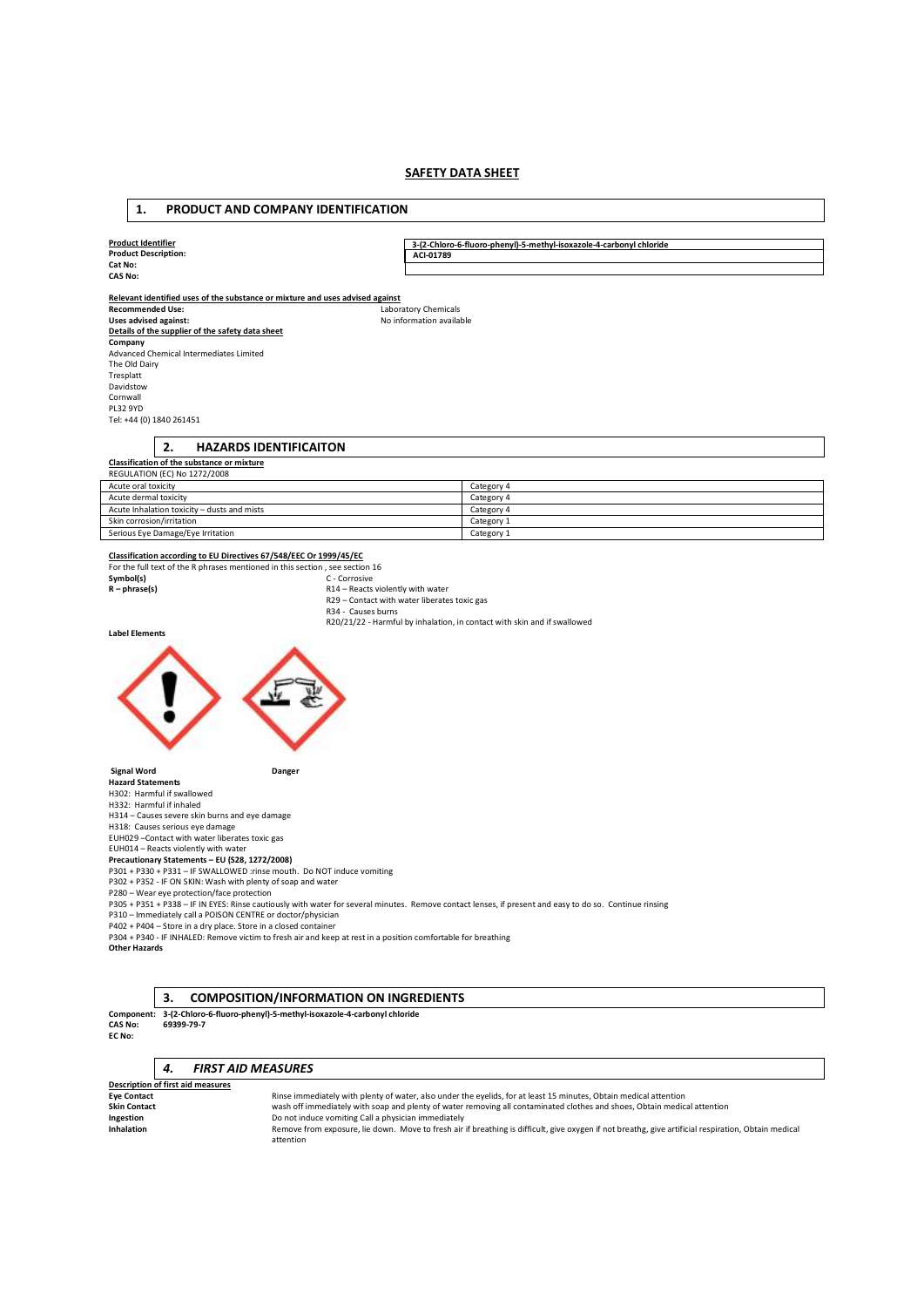#### **5. FIRE-FIGHTING MEASURES**

**Extinguishing media Suitable Extinguishing Media** 

Water spray Carbon dioxide (CO2) Dry chemical foam **Extinguishing media which ust not be used for safety reasons** 

No information available

**Special hazards arising from the substance or mixture**  Contact with water liberates toxic gas. Water reactive. Produce flammable gases on contact with water

**Advice for fire-fighters** 

As in any fire, wear self-contained breathing apparatus pressure-demand, MSHA/NIOSH (approved or equivalent) and full protective gear.

# **6. ACCIDENTAL RELEASE MEASURES**

**Personal precautions, protective equipment and emergency procedures** 

Ensure adequate ventilation

**Environmental precautions** 

Prevent further leakage or spillage if safe to do so **Methods and material for containment and cleaning up**

Soak up with inert absorbent material (eg. Sand, silica gel, acid binder, universal binder, sawdust) Keep in suitable and closed containers for disposal Wear self-contained breathing apparatus and protective suit. Do not expose spill to water.

**7. HANDLING AND STORAGE** 

#### **Precautions for Safe Handling**

Do not breath dust, do not breath vapours or spray mist. Do not get in eyes, on skin, or on clothing. Use only in area provided with appropriate exhaust ventilation. Do not allow contact with water because of violent reaction. Keep under nitrogen.

**Conditions for Safe Storage, including and incompatibilities** 

Keep in a dry, cool and well-ventilated place. Keep container tightly closed. Protect from moisture. Never allow product to get in contact with water during storage. Keep under nitrogen. **8. EXPOSURE CONTROLS/PERSONAL PROTECTION** 

the region specific regulatory bodies<br>No information available

**Control Parameters** 

**Derived No Effect Level (DNEL)**<br> **Predicted No Effect Concentration**<br> **Predicted No Effect Concentration Predicted No Effect Concentration**<br> **(PNEC) (PNEC)** 

**Exposure Controls** 

### **Engineering Measures** Ensure adequate ventilation, especially in confined areas. Ensure that eyewash stations and safety showers are close

**Personal Protective Equipment** 

**1. Eye protection 1. Exercise 2. Hand protection CO CO EXERCIST Protection** 

to workstation location.

- 
- 
- **2. Hand protection Protective gloves**<br> **2. Skin and body protection Protective gloves 3. Skin and body protection 12.** Wear appropriate protective gloves and clothing to prevent skin exposure **Respiratory protection Follow** the OSHA respirator regulations found in 29 CFR 1910.134 OR Euro **4. Respiratory protection** Follow the OSHA respirator regulations found in 29 CFR 1910.134 OR European Standard EN 149. Use a NIOSH/MSHA or European Standard EN 149 approved respirator if exposure limits are exceeded or if irritation or other symptoms are experienced.

**Exposure limits** This product, as supplied does not contain any hazardous materials with occupational exposure limits established by

**Environmental Exposure Controls** 

**Hygiene Measures**<br> **Handle in accordance with good industrial hygiene practice**<br> **Handle in accordance with good industrial hygiene practice**<br> **No information available** 

### **9. PHYSICAL AND CHEMICAL PROPERTIES**

| <b>Physical State</b>      | SOLID        |
|----------------------------|--------------|
| Appearance                 | Off white    |
| <b>Boiling Point/Range</b> |              |
| <b>Melting Point/Range</b> |              |
| <b>Flash Point</b>         |              |
| <b>Molecular Formula</b>   | C11H6Cl2FNO2 |
| <b>Molecular Weight</b>    | 274.08       |
|                            |              |

#### **10. STABILITY AND REACTIVITY**

**Reactivity** 

**Chemical Stability**  Stable under normal conditions **Possibility of Hazardous Reactions**  Hazardous Polymerization **No information available**<br>
Hazardous Reactions<br>
No information available **Conditions to Avoid**  Incompatible products. Heat. **Incompatible Materials Acids, bases, stong oxidizing agents, strong reducing agents, water Hazardous Decomposition Products**  In combustion emits toxic fumes.

No information available

**11. TOXICOLOGICAL INFORMATION** 

### **Information on Toxicological Effects Acute Toxicity Component Information Chronic Toxicity**

No acute toxicity information available for product